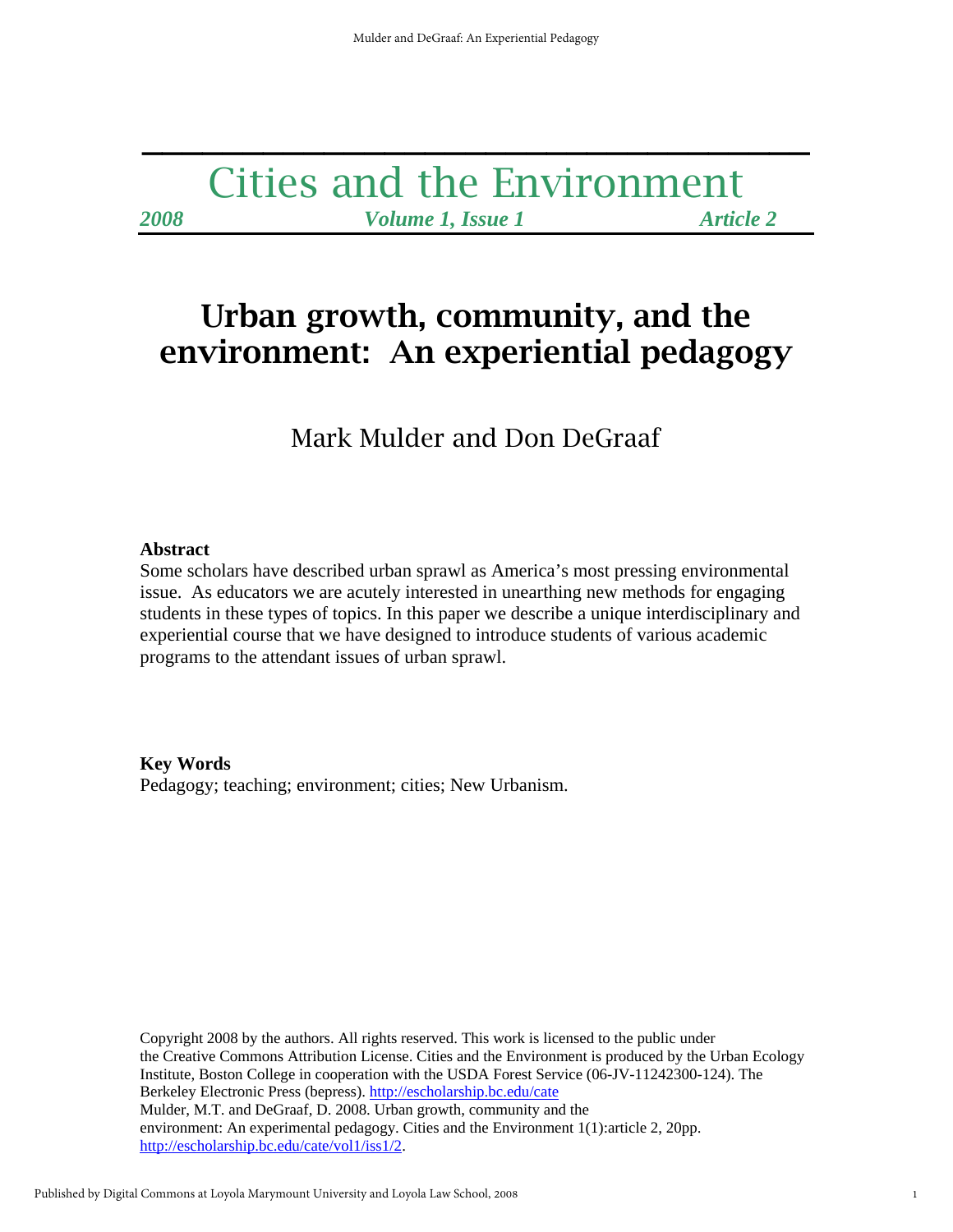#### *"I hear and I forget, I see and I remember, I do and I understand." --* Chinese proverb

John Muir, the great American naturalist, once stated, "When we try to pick out anything by itself, we find it hitched to everything else in the universe" (Sierra Club Staff 1992) and so it is with the issue of sprawl. The issue is a complex one encompassing a wide range of economic, social, environmental, and spiritual components. At the core of the sprawl issue is the question of land and how it should be used responsibly. As a result, Schneider (1996) characterizes the issue of sprawl as America's most pressing environmental issue, an issue that impacts us all. The time has come for us to get back in touch with the land and direct our actions toward the threefold idea of health (physical, emotional, and spiritual), beauty, and permanence (Schumaker 1973).

As educators in a small liberal arts college in the Midwest, who believe it is important for our students to understand the issue of sprawl in their lives, we often struggle with how we can engage students with these issues and make it come alive and become real for them. In essence, this struggle has become an issue of how we should teach. That is, the driving question should not be one of subject matter only – the *what* of learning -- but also the *how* of teaching, thinking specifically of the desired impacts of how the student will be different as a result of participating in our classes. For us, the answer to these questions has been found in part in the use of an interdisciplinary class that relies on direct experience to engage students.

This class is conducted during the college's interim term that takes place each January. Students take one class that meets every day for three weeks.<sup>[1](#page-1-0)</sup> Teaching during interim is considered a normal part of the teaching load at our institution. However, being cognizant of the intense nature of a three-week course, the college encourages faculty members to teach subjects about which they are passionate and which may not be offered during the more typical Fall and Spring semesters. Moreover, the institution as a whole has an appreciation for off campus opportunities with an interdisciplinary focus. This nurturing context has allowed us to create a course on urban sprawl and the attendant issues that immerse students within that milieu. One of us teaches sociology and the other recreation and leisure. Our respective expertise affords us the opportunity to expose students to various ways of thinking about the American city and its relationship with the environment.

In essence, we like to think of the class as having two foci: 1) how urban sprawl has affected the environment and 2) how urban sprawl has affected communities. The process of examining these issues brings us to Florida – spending time in both the wilderness (canoeing, kayaking, swamp walking, snorkeling) and the city (walking, interviewing, meeting with community leaders). In spending time in both venues, we offer students the opportunity to richly experience first hand the consequences of urban sprawl. We chose Florida because of 1) its representative nature of the urban development in the Sunbelt and 2) its multitude of environmental resources that have been and continue to be threatened by the same development.

 The purpose of this paper is to present this course through the lens of experiential education. In addition, the article will describe how the experiential nature of the trip produces changes in students, changes not only in what they know but also in what they can do. It is our hope that this article will challenge readers to think about how they can develop experiential activities to engage college students with the issue of sprawl by sharing the experience of three trips taken with over 50 students over a six year time period. Student thoughts and reflections have been taken from reflection papers written at the conclusions of each of the three trips.

 $\overline{a}$ 

<span id="page-1-0"></span><sup>1</sup> The tuition for interim classes is included with Fall semester, however, students must pay additional fees to cover costs incurred while off campus. Scholarship money is available for students who demonstrate a financial need.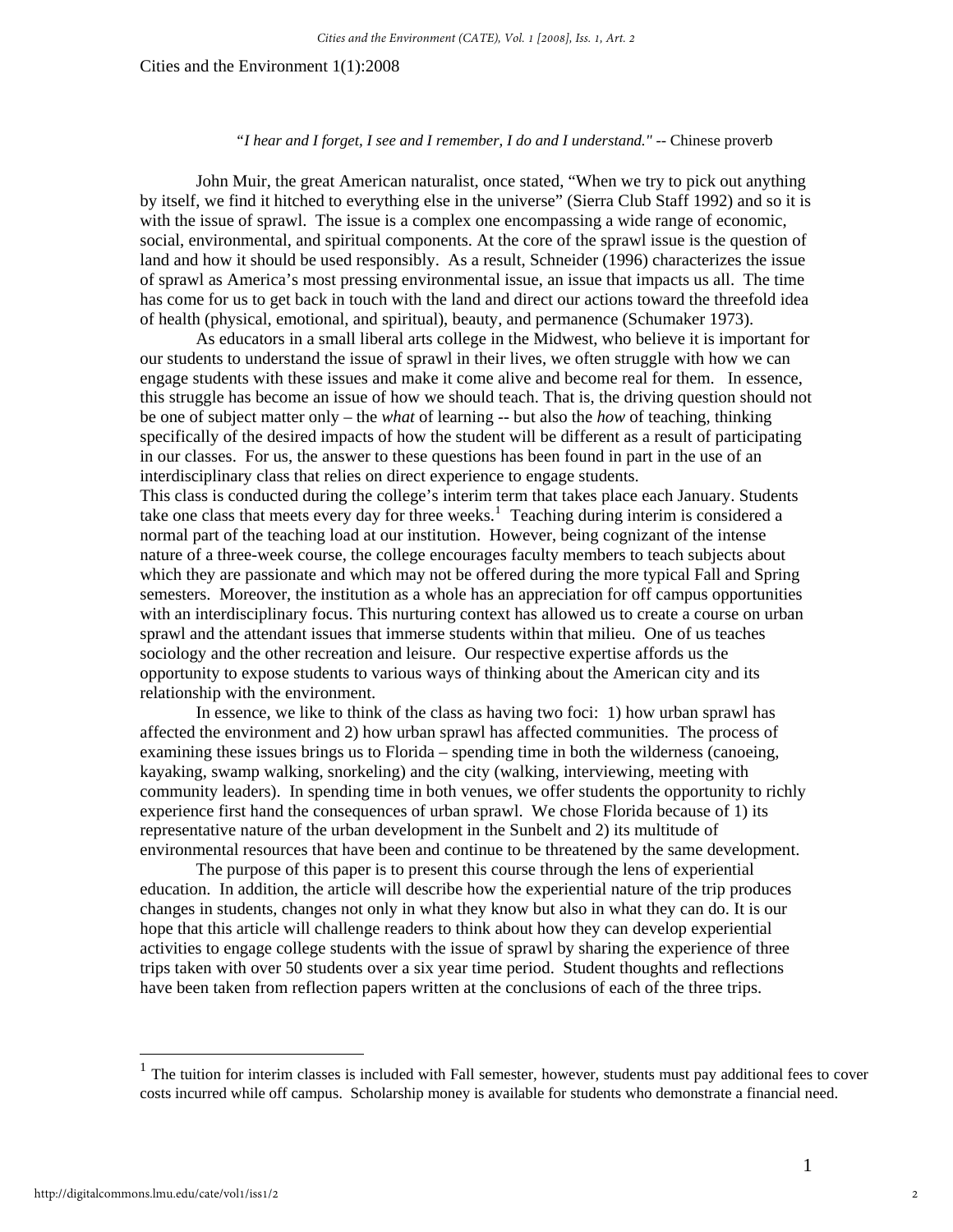#### **Experiential Education: A Theoretical Context**

 Experiential education is a process through which individuals construct knowledge, acquire skills, and enhance values from direct experiences (Luckner and Nadler 1997). Yet, just having experiences is not enough to promote learning. True learning results in individual change, whether in thought or deed. Therefore, educators cannot stop with simply providing experience; they must help students reflect on experience in order to make links between concrete, educational activities and abstract lessons. Application and evaluation of lessons learned will result from carefully contextualized and strategically considered experiences.

 Experiential education instills a sense of ownership for students over what is learned. It adds to the interest and involvement of the participants, but most importantly "it contributes significantly to the transfer of knowledge. The ultimate result is that individuals accept responsibility for their own learning and behavior, rather than assigning that responsibility to someone else" (Luckner and Nadler 1997). Specific principles of experiential learning include: (1) The learner is a participant rather than a spectator in learning; (2) The learning activities require personal motivation in the form of energy, involvement, and responsibility; (3) The learning activity is real and meaningful in terms of natural consequences for the learner; (4) Reflection is a critical element of the learning environment; and (5) Learning must have future relevance for the learner and the society of which he/she is a member (Kottman et al. 2001).

 A wide literature base provides support for the value of experiential activities in the sphere of affective education. Beyond theoretical support for experiential education, several specific experiential learning models exist, and within these models there is general consensus on the following four phases of the learning cycle identified by David Kolb (1984).

**Experience**. The initial stage (experience) can be viewed as the data-generating part of the experience. If the process stops here, all learning is left to chance, and instructors have not fulfilled their responsibilities for facilitating the individual's learning.

**Reflection**. The second stage of the cycle entails setting aside some time for individuals to look back and examine what they saw, felt, and thought about the event. Through such reflection individuals are able to integrate the new experience with past experiences. Reflection may be individual or it may be a group process whereby sense is made of an experience by discussion or processing with others. Through reflection and processing, teachers, counselors, and leaders help students "tease out" the richness of the experience.

**Processing**. After individuals have experienced an activity and reflected on it, it is essential to make inferences from this specific experience to everyday life. It is during this stage that individuals examine patterns of thoughts, feelings, and/or behaviors that occurred and try to make links with similar occurrences in other settings. This search for patterns can be done on an individual or group basis through exercises and group processing.

**Application**. The last stage of the cycle is essential to successful experiential learning programs. It answers the question of -- Now what? Individuals are encouraged to plan ways to put into action the generalizations that they identified in the previous stage. The process of moving from structured experiences to actual situations in individual's lives is what makes experiential learning practical and meaningful.

3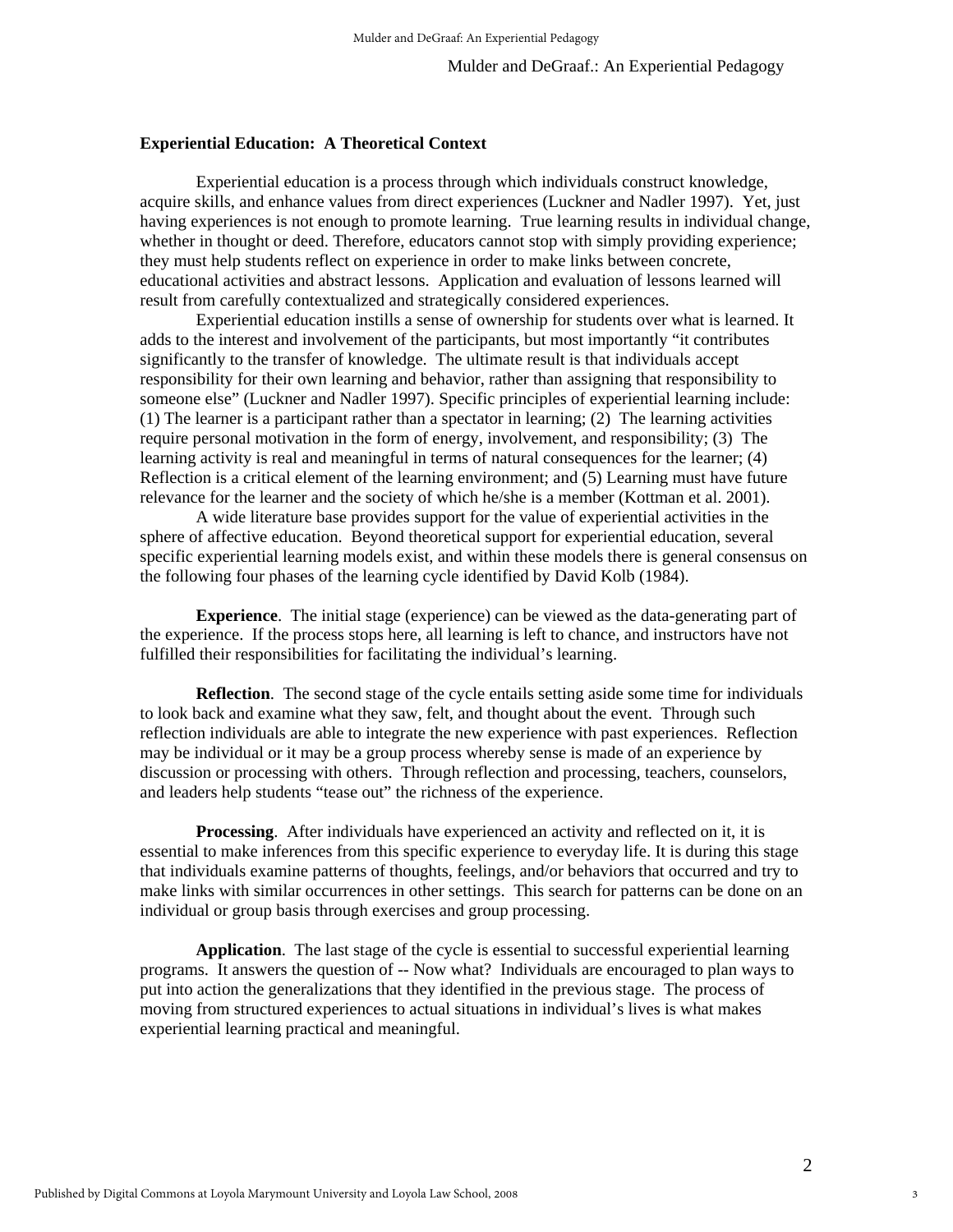

 Within the context of this class, each of these phases were intentionally integrated into the overall class experience. Each day students were confronted with new experiences that they then had to reflect on in the context of readings and discussions. Each evening the class would gather to process the day's experiences using the format presented in Components of the Evening Meeting (Table 1). From these discussions, students would often discuss how they could apply what they learned to their daily living. One theme that often emerged from these discussions was the complexity of issues in question. In most cases, there are no easy answers to many of these issues and struggling with this complexity was a major issue of the interim for students and instructors alike.

| $\frac{1}{2}$ . Components of the Evening meeting                                                   |                                                                                                                                                                                                                                                                                                                                                                                                                                                                                                                                                                                                                                                                                                                                                                                |
|-----------------------------------------------------------------------------------------------------|--------------------------------------------------------------------------------------------------------------------------------------------------------------------------------------------------------------------------------------------------------------------------------------------------------------------------------------------------------------------------------------------------------------------------------------------------------------------------------------------------------------------------------------------------------------------------------------------------------------------------------------------------------------------------------------------------------------------------------------------------------------------------------|
| Daily highs (Kodak<br>Moments) and lows -<br>(Summary of the day)                                   | To be lead by the Leader of the day, this portion of the evening meeting<br>should address any feedback about the group or trip assessment as well as hitti<br>highs and lows of the day.                                                                                                                                                                                                                                                                                                                                                                                                                                                                                                                                                                                      |
| <b>Reading of the Group</b><br>Journal -- (Scribe)                                                  |                                                                                                                                                                                                                                                                                                                                                                                                                                                                                                                                                                                                                                                                                                                                                                                |
| Discussion of the day $\&$<br>the daily readings -<br>in relationship to the<br>themes of the class | To be lead by the Professor of the day, this portion of the evening meeting<br>could take many directions - sharing, discussion of the reading, observations<br>from what we have seen, etc.                                                                                                                                                                                                                                                                                                                                                                                                                                                                                                                                                                                   |
| <b>River Tooth - (Personal</b><br><b>Narrative or Life Story)</b>                                   | Presented by the storyteller of the day, who should read the excerpt from River<br>Teeth, by David James Duncan (following this page). The storyteller will be<br>asked to compose and share one "River Tooth" or significant story from<br>his/her life or give an overview of his/her whole life. Your story should<br>communicate to the group "This is why I am who I am." This is a story that<br>could be about someone, someplace, some event, of sometime that has been<br>extremely formative in your development. This storytelling will take place<br>during our evening meeting and will be considered confidential by the group.<br>should plan on having around 20 minutes to share your story and allow for a<br>short time of group questions after the story. |
| <b>Instructor Window-</b><br><b>Briefing for the following</b><br>day                               | Making sure everyone knows their roles for the following day and what to<br>expect from the day ahead.                                                                                                                                                                                                                                                                                                                                                                                                                                                                                                                                                                                                                                                                         |
| <b>Devotions and Prayer</b>                                                                         |                                                                                                                                                                                                                                                                                                                                                                                                                                                                                                                                                                                                                                                                                                                                                                                |

| <b>Table 1: Components of the Evening Meeting</b> |
|---------------------------------------------------|
|---------------------------------------------------|

4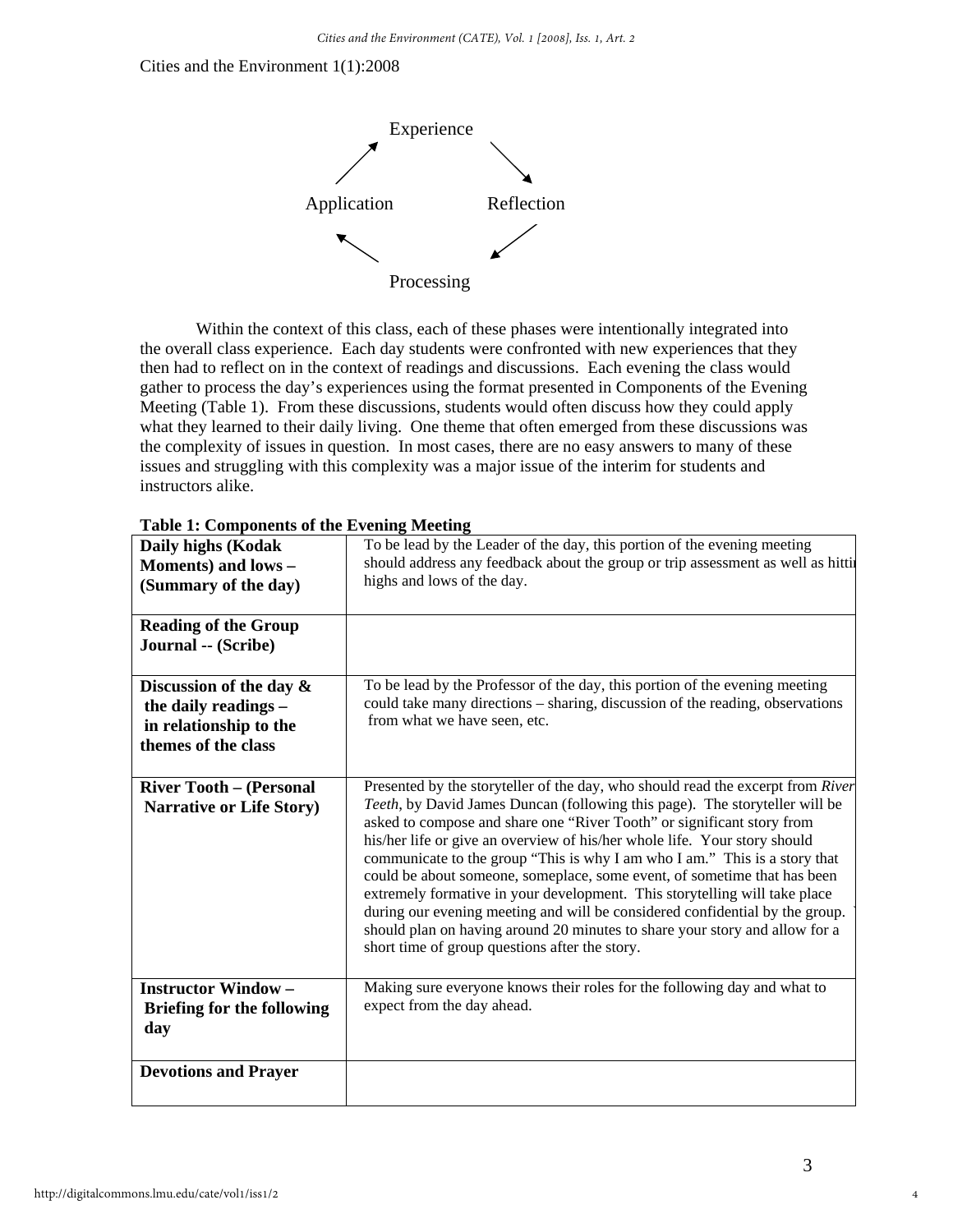#### **The Experience Centered Around Class Themes**

What follows is a description of our Florida experience centered on many of the themes that emerged throughout our time together. The description is presented in chronological order in Tentative Itinerary (Table 2) although it is important to remember that the themes discussed were intertwined throughout the experience. As one student noted:

*One of the most impressive things about this interim trip was how many things our learning experience encompassed. It was not just an interim on environmentalism, recreation, or new-urbanism. It was all these and more because it transcended the traditional teaching framework and showed how each of these subjects work and interact together to affect our world in both positive and negative ways. The strength of this interim was not in how many different subjects it presented but in how we learned the connections between the subjects at hand.* 

| $\blacksquare$ cheater $\blacksquare$ $\blacksquare$ $\blacksquare$ $\blacksquare$ $\blacksquare$ $\blacksquare$ $\blacksquare$ $\blacksquare$ |                                                                           |
|------------------------------------------------------------------------------------------------------------------------------------------------|---------------------------------------------------------------------------|
| 1/3                                                                                                                                            | Meet – organize for the trip                                              |
| 1/4                                                                                                                                            | Meet – organize for the trip                                              |
| 1/5                                                                                                                                            | Afternoon -- Leave for Florida                                            |
| 1/6                                                                                                                                            | <b>Rainbow Springs State Park</b>                                         |
| 1/7                                                                                                                                            | Crystal River, Florida – Manatee management within a urban community      |
| 1/8                                                                                                                                            | Pinellas Park, Florida                                                    |
| 1/9                                                                                                                                            | Collier Seminole State Park – Issues in managing the Everglades ecosystem |
| 1/10                                                                                                                                           | Depart on 5 day loop trip in Everglades National Park                     |
| 1/11                                                                                                                                           | Everglades National Park - Environmental ethics                           |
| 1/12                                                                                                                                           | <b>Everglades National Park</b>                                           |
| 1/13                                                                                                                                           | <b>Everglades National Park</b>                                           |
| 1/14                                                                                                                                           | Everglades National Park – Drive to Miami Beach Hostel                    |
| 1/15                                                                                                                                           | Church, Free day - Miami                                                  |
| 1/16                                                                                                                                           | Miami Beach - Urban Renewal                                               |
| 1/17                                                                                                                                           | Long Key State Park, Service Project, -- Drive to Key West                |
| 1/18                                                                                                                                           | Snorkeling – Bahia Honda State Park – Env. Issues of the Fla. keys        |
| 1/19                                                                                                                                           | Free Day -- Tour Key West                                                 |
| 1/20                                                                                                                                           | Dry Tortugas National Park - Historical Preservation Issues               |
| 1/21                                                                                                                                           | Drive to St Augustine, Florida - Visit Celebration in route               |
| 1/22                                                                                                                                           | Leave early afternoon, return home                                        |
| 1/23                                                                                                                                           | Arrive at school                                                          |
| 1/24                                                                                                                                           | Equipment return, Reflection paper due                                    |

#### **Table 2: Tentative Trip Itinerary**

## **Trip Preparation: Framing the Issues**

As an introduction to the themes and activities of the class, we spend two days on campus in Michigan with our twenty students. The first session involves introductions – both personal and to the topics of the class. For the first hour we spend the time engaged in an assortment of "ice-breaking" games. We then conduct some business, including the signing of waivers and similar red tape. After that, we make preliminary remarks about urban sprawl and its attendant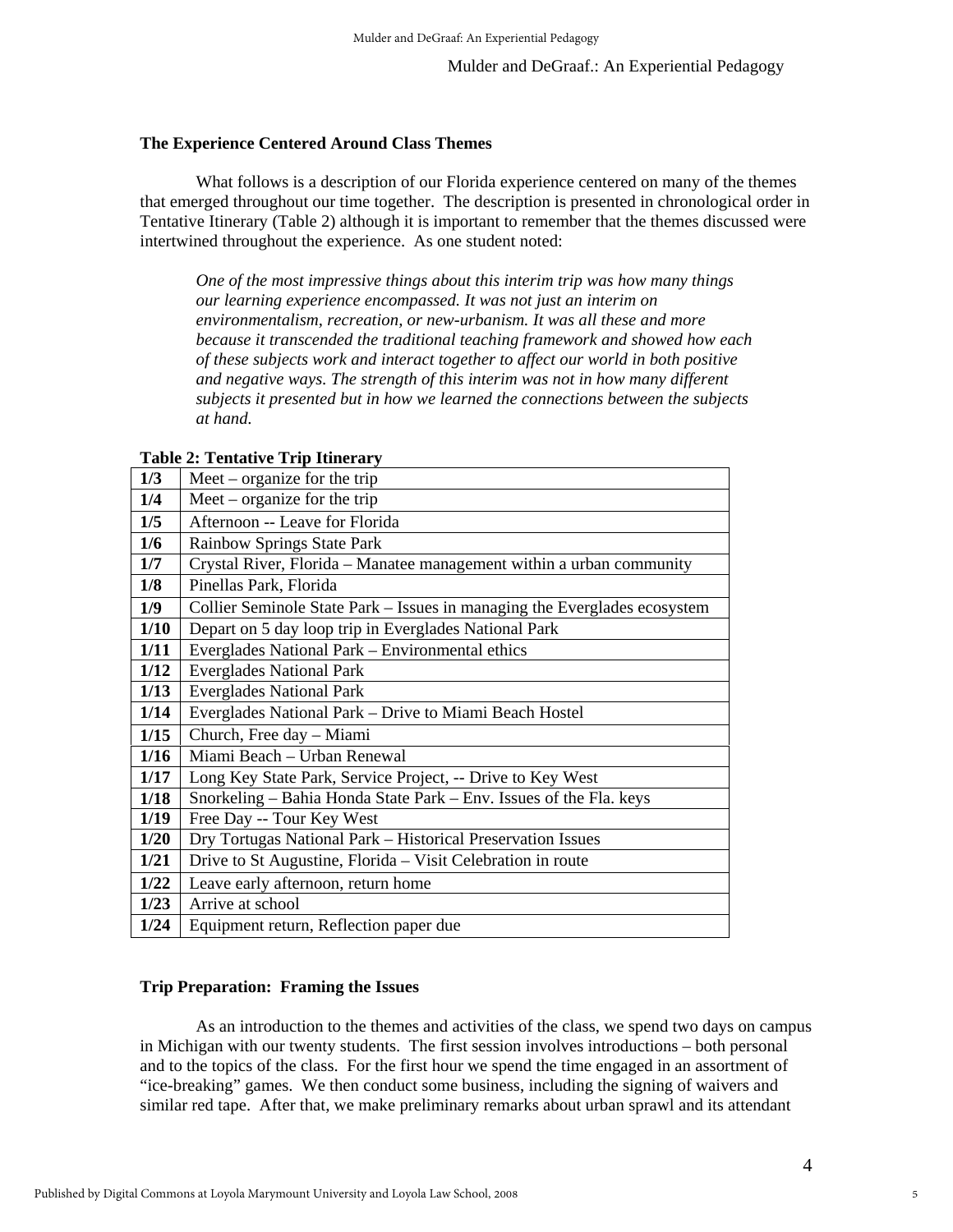effects. We have found that there are a number of entertaining videos that work well in this context. We rely on videos rather than lecture because, for many of the students, these topics are totally foreign and we want to invite them into considering these themes in as non-threatening manner as possible. Indeed, many of these students are themselves residents of the suburbs that constitute urban sprawl – to relate in lecture format some of the surrounding issues could be perceived as an attack. One student has noted about the first day:

*Our first day together at Calvin, I could barely contain my excitement. I couldn't wait to camp and kayak and get some sun! But as soon as we sat down to watch the video about sprawl, I knew I'd be getting more out of this trip. It only took a few short minutes, and I felt like I was watching a video about my very own town. I couldn't believe all the parallels between the cities in Pennsylvania and right here in Grand Rapids. A beautiful old city, being expanded outwards more and more every day. This topic was going to hit home more than I expected. I got home that evening all riled up. My family didn't get it; I had never cared about this before.* 

After the video we also distribute the reader to the students. For the duration of the threeweek class, students will have daily readings. A typical day would include two or three articles or chapters. These range from very accessible magazine articles to fairly academic journal articles. The range in articles is intentional – it attempts to both introduce the uninitiated and yet engage those students more familiar with the topics.

After the day one primer on urban sprawl, we spend the morning of day two in the college's pool. A major component of the class will be paddling canoes and kayaks in the Everglades. We establish no requisite skill levels for class, so the experience brought in by students varies widely. The morning in the pool offers the opportunity for students to learn paddling strokes, get comfortable in the watercraft, and practice techniques for recovering when the canoes or kayaks tip.

The afternoon of day two is dedicated to logistics. Half of the students inspect and prepare equipment. The other half plan out meals as well as complete a worksheet entitled Treading Lightly in our Travel (Appendix 1) which encourages the group to consider the environmental impact of the trip as well as strategize about methods for counteracting this impact. These experiences from the first two days not only help us prepare for our trip; they also provide some shared experiences (along with the coming 22 hour road trip) to help students in the formation of the class community. This intentional effort on building community cannot be overlooked as one of the major components that contributes to the trip's overall success.

The class then reconvenes mid-afternoon on day three. The students pack the two vans and begin the drive to Florida. The drive is intentional as it adds to the community building as well as offers plenty of opportunity to point out issues related to the class. Beyond that, our route from Michigan includes Indianapolis, Louisville, and Atlanta – offering students an opportunity to see a few major US cities and note some similarities and differences.

#### **Crystal River: Manatees in our town**

Our first destination in Florida is Crystal River, home to a manatee refuge. As introduction to the experience, we explain how manatees are a threatened population. In addition, students watch a video that details some safeguards for not disturbing the manatees. The refuge is in a fairly isolated spot, mostly inaccessible by land because of private residential development. This very fact becomes a teachable moment. The manatees are drawn to the warm springs near Crystal River during the winter. Because of its vital contribution to the health and well-being of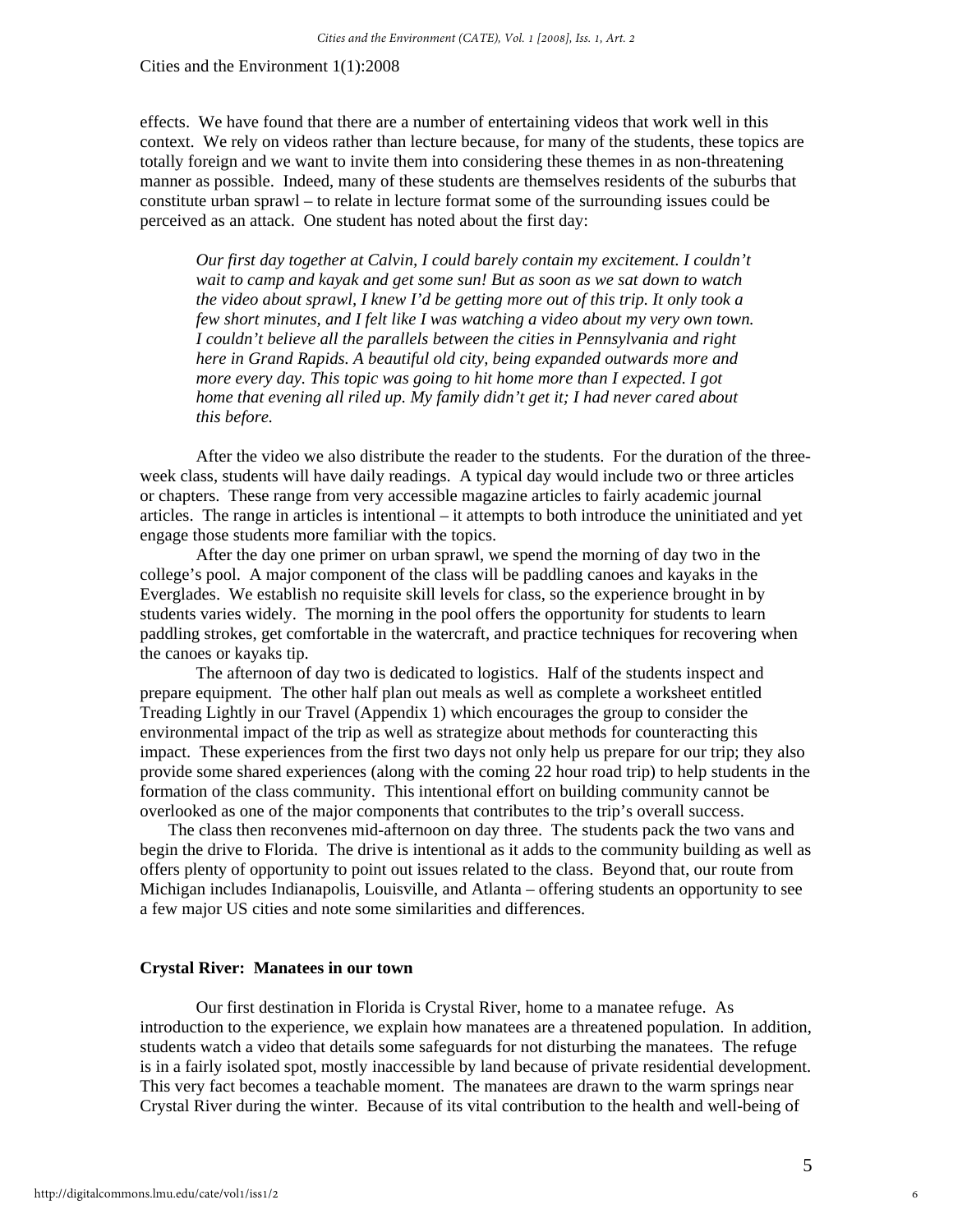this endangered species, the state government of Florida has earmarked the area as refuge. However, the boundaries of the refuge include only the water. All the land surrounding warm springs remains privately owned. Moreover, within the last year more undeveloped land surrounding the springs has been sold with the intent to build more private residences.

The students paddle to the refuge and snorkel. On our most recent trip, more than one hundred manatees were at the refuge and students had numerous close encounters. The experience forces students to begin to think about the balance between urban development and the protection of the environment. One student related:

*Manatees have often been the poster child of endangered species and how humans can harm the natural environment. Even growing up in Iowa, I had learned how propeller blades have been the demise of many of these slow moving sea cows and have nearly sent this species into extinction. The dangers here seemed quite obvious but it took a visit to their natural habitat to realize how severe the problem is. In order to find the manatees we first had to kayak through a series of canals with houses built right on the shore. Our first manatee sighting was actually under an overpass. Then when we got to a roped off area for the manatees, there was at least a half dozen boats flocked around to see the site. In theory the manatees had the right of way but it was quite obvious who was really calling the shots. The manatees were a spectacle and despite the 'natural' environment it definitely seemed more like a zoo than a preserved area but I'm sure there are other areas where the manatees are much freer to do their own thing. I hope.* 

In a similar vein, another student noted:

*My previous knowledge of Manatees included knowing what they looked like and that they were protected, but that was about it. Observing such a unique animal in its somewhat natural environment left me fascinated to learn more. Since Crystal River contains a large portion of all the Manatees left in the world, I was shocked to learn that more housing developments are going up on the inlet in which we swam. It would make sense to me that this area should be protected, so that it remains a natural area, untouched by humans. If that area continues to be developed, I fear that the Manatee may lose one of its last remaining habitats. I'm sure if I told this to an average group of people, most, if not all, would agree with me, but something must change when it is actually you buying that piece of*  land. Let's face it, living along the banks of the Crystal River would be an *incredible aesthetic experience, and with the ideals of the American dream, it* makes sense that this area is being developed. Still, it shouldn't be this way. I *wonder if those developers and people buying the land know exactly how they are effecting the environment. Before the trip, I might have fallen into this group.* 

As is evidenced in these reflections, students vividly experience both the wonder of a unique and fragile species and the unrelenting march of development while paddling and snorkeling in the Crystal River area. That same urban and suburban expansion continues to be on display that afternoon as we drive from Crystal River to the Tampa/St. Petersburg metroplex. With few exceptions, the entire drive is a monolith big box retail stores. Through the van windows, students count chain restaurants, drug stores, hardware stores, grocery stores, and department stores. The pace of the congested traffic assures that no store will be missed. While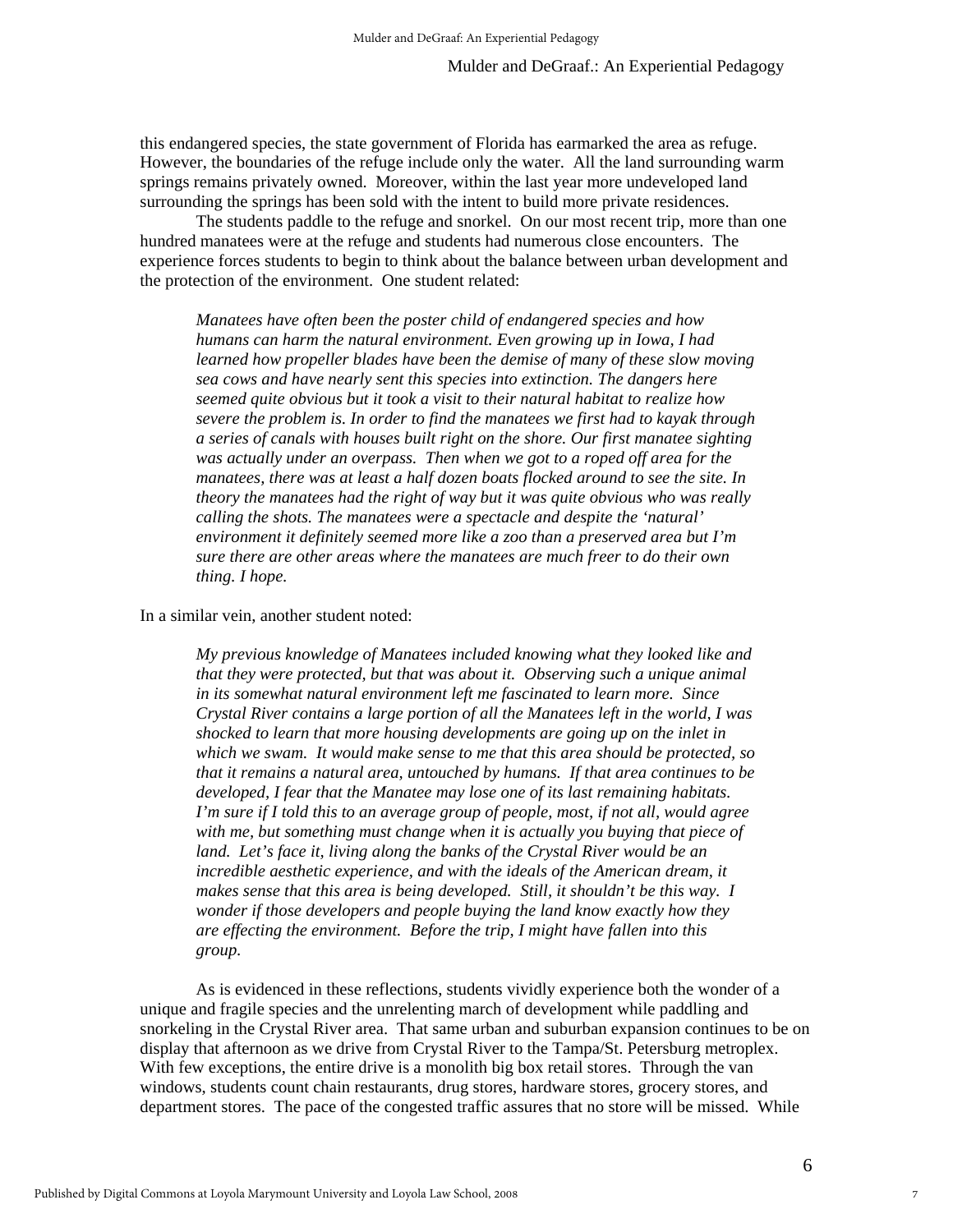en route, we ask students to consider the sameness of the architecture, the fact that they are seeing the same types of stores repeatedly, and the apparently oversized parking lots that almost uniformly are only filled to a fraction of capacity. The fact that they are given the task of counting and taking note this particular type of development tends to strike the students as fairly odd. However, by the end of the drive during our last class, members of the two different vans offered competing accounts of what was happening. The activity strikes a chord because for many students, it is the first time they've thought about how so much of America looks just like this ninety-mile strip that we have just traveled. In fact, for many, the trip from along that Gulf Coast stretch of Florida looks eerily similar to some part of their hometown.

That evening the processing of the day continues. As part of the class, each day on the trip has two students that act as "professors." On their assigned day, the two professors have responsibility for leading a discussion based on the activities and readings. These assigned roles allow the two of us to recede somewhat and enter into the discussion more as co-learners. This discussion plays a crucial role as students more experienced with urban issues attempt to help their less initiated classmates process some of what they experienced that day. For instance one student wrote in her class paper:

*On our way to St. Petersburg only the third day after we had set out from Grand Rapids, we counted 30 chain-owned grocery stores within a 90-mile span. What was funny to me, as I wrote this fact down in my journal, was that I couldn't figure out why this was a bad thing (although I knew it wasn't a good one). [Someone] finally cleared it up for me: The presence of 30 grocery stores suggests that the entire route from Crystal River to St. Petersburg has been developed for one use only. We saw no low-income housing, no neighborho*ods, *not even any office parks.* 

For this particular student, the drive, often viewed by students as a purely functional aspect of the trip (and, for some, an abhorrent aspect) served as a key moment for entrée into the subject matter of the class. From Tampa the drive continued to the south. Our next stop: Collier-Seminole State Park, just north of the Ten Thousand Islands of the Everglades. Along the way we notice and relate to the students the incredible amount of development that has sprung up between Naples and Collier Seminole in the two years since we last visited. Collier Seminole serves as staging area for a major component of the class: five days of backcountry kayaking in the Everglades. It is here that we will prep equipment, buy food, set the itinerary for the paddling trips, and introduce students to the unique environmental properties of the Everglades.

## **The Everglades: Environmental Ethics**

The Everglades offer a unique environment to leave the world as we know it behind and surrender to the slower, more natural rhythms of nature, a place to slow down and reflect. Consider the following description of the Everglades by Heacox (1996):

The Everglades has no monolithic mountains or tidewater glaciers, it has no towering redwoods, technicolor canyons, or clockwise glaciers. It has space. It challenges us to see beyond the obvious, to slow down and find solace in its silence. It inverts our perceptions; the sky above is as big as the land – bigger – with clouds like clipper ships 40,000 feet high. It has what old-timers on the western plains would call the trick of quiet. Go out there, they'd say. Stay a week, a month. Sleep under the stars. Cook over a fire. Watch the world around you and see how it wobbles, twitches and spins. Be alone, but not lonely. Smell the distance. Listen. When you come out, you'll think you know the Everglades better, and you will. But, what you'll really know better is yourself (p. 174).

8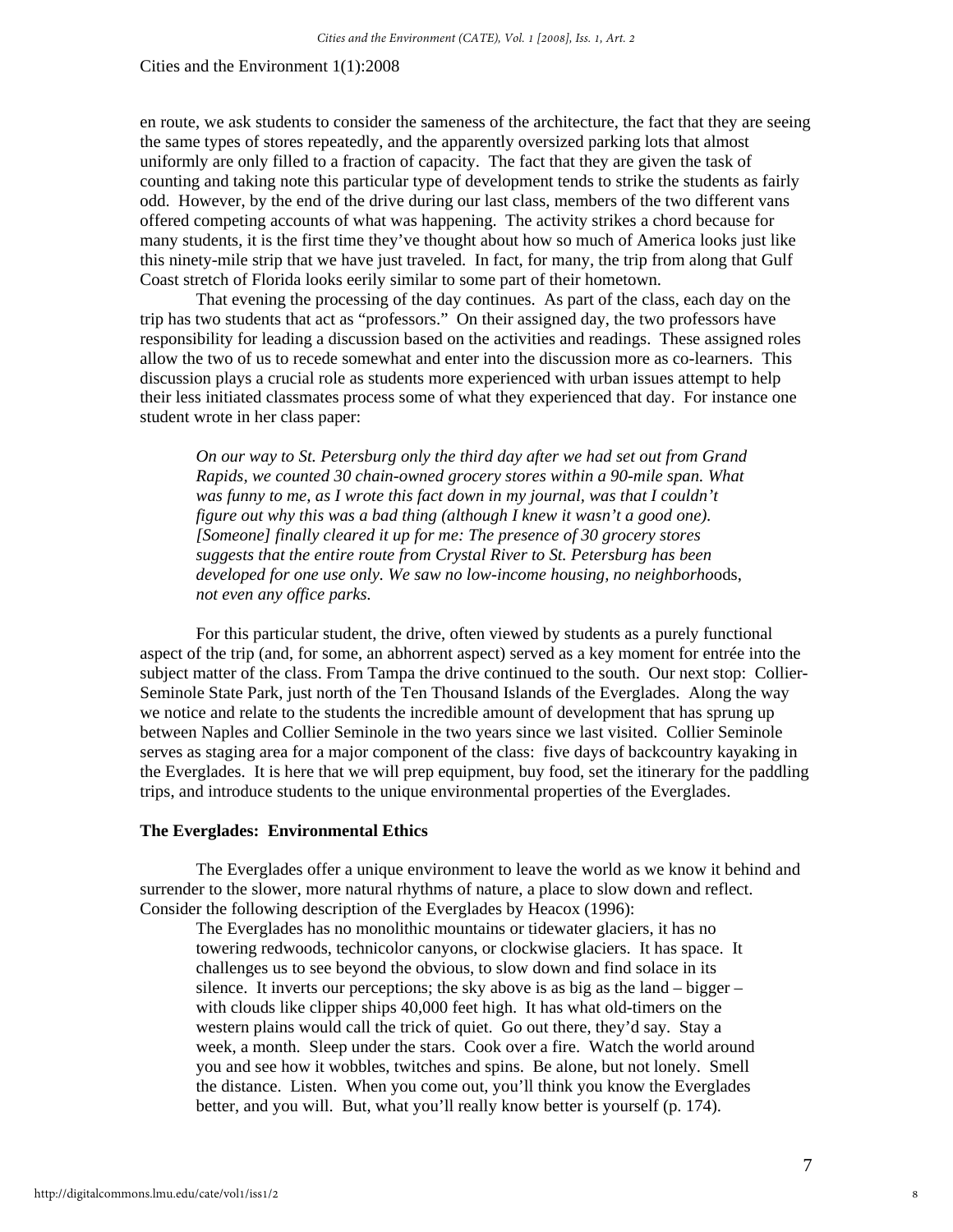It is this type of environment that we want to introduce our students. To give them time to read, relate to each other and to the environment and to reflect on human's relationship with the natural world. In making this transition to this watery wilderness, the class spends a day preparing for its immersion in several ways. Perhaps the most important is meeting with a National Park ranger and educator. The curriculum this past year included a short lecture, a video, and a swamp walk. The instructor from the National Park Service very effectively impressed upon the students seriousness of the Everglades' peril. She discussed the history: how the slow flowing "river of grass" had been siphoned and canalled off so that water pours toward major cities, the Gulf of Mexico, and the Atlantic Ocean. The instructor continued by explaining that some development efforts, most notable an international airport, have been derailed by environmental supporters of the Everglades. It should also be noted that she spoke about the multi-billion dollar plan to reclaim some of the Everglades. The students are then taken on a swamp walk. One student reflected on that experience:

*On our swamp walk, [the instructor] explained to us how the Everglades used to spread over more of Florida before what was left became a National Park. On our walk, we were asked to stay on the path that was already made, which was destroying a part of the Everglades as well. As we walked along, we learned about the different vegetation that is all part of the Everglades ecosystem. It was at that moment that it really hit me. These plants, each one of them, helps keep this part of nature alive. If one dies off, a ripple effect really would occur that would sweep throughout the Everglades.* 

The next morning we begin our immersion into the Everglades. The twenty students have been divided into two groups of ten (we carefully craft the groups based on individuals' personalities, strengths, and weaknesses). The students say their goodbyes and each professor leads his group of ten on a different route through the Ten Thousand Islands. $2$  Because of the "first come, first serve" nature of the National Park Service in the Everglades, we don't know our paddling itineraries until the day before we actually hit the water. Beyond that, having two groups of twelve campers can be a bit unwieldy. The combination of these two factors forces us to create paddling routes that are not necessarily intuitive. For instance, the mileage per day can range from two to twenty. However, those types of dramatic variables can also be very useful. For instance, shorter paddling days can be used for more in-depth reading. Longer paddling days can be used as a primer for thinking about modern transportation and the related urban and environmental issues.<sup>[3](#page-8-1)</sup>

A typical day in the Everglades for the class begins with having breakfast and packing the canoes and kayaks. The middle part of the day finds the students out paddling – enjoying the Everglades and contemplating its fragile state. That vulnerability becomes vividly apparent when the groups get to the northern boundary of the National Park: on the horizon we will point out the hazy silhouettes of the condominiums on Marco Island, near Naples. For many of the students the juxtaposition of viewing development in the midst of what they considered to be backcountry

 $\overline{a}$ 

<span id="page-8-0"></span> $2<sup>2</sup>$  It should also be noted that each professor has recruited a friend to help guide our respective groups of ten students. In our case, we made efforts to ensure that our co-leaders in the Everglades would have some kind of wilderness expertise.

<span id="page-8-1"></span> $3$  For example, when students realize how long it takes to travel twenty miles in a canoe versus twenty miles in a car it becomes a good opportunity to ask them to think about the manners in which modern transportation has changed urban, suburban, and rural life – the fact that we rarely discuss distance in terms of miles (i.e.: "I'm thirty two miles from the airport") and, instead, tend to speak about in terms of time (i.e.: "I'm about a half hour or forty minutes from the airport – depending on traffic").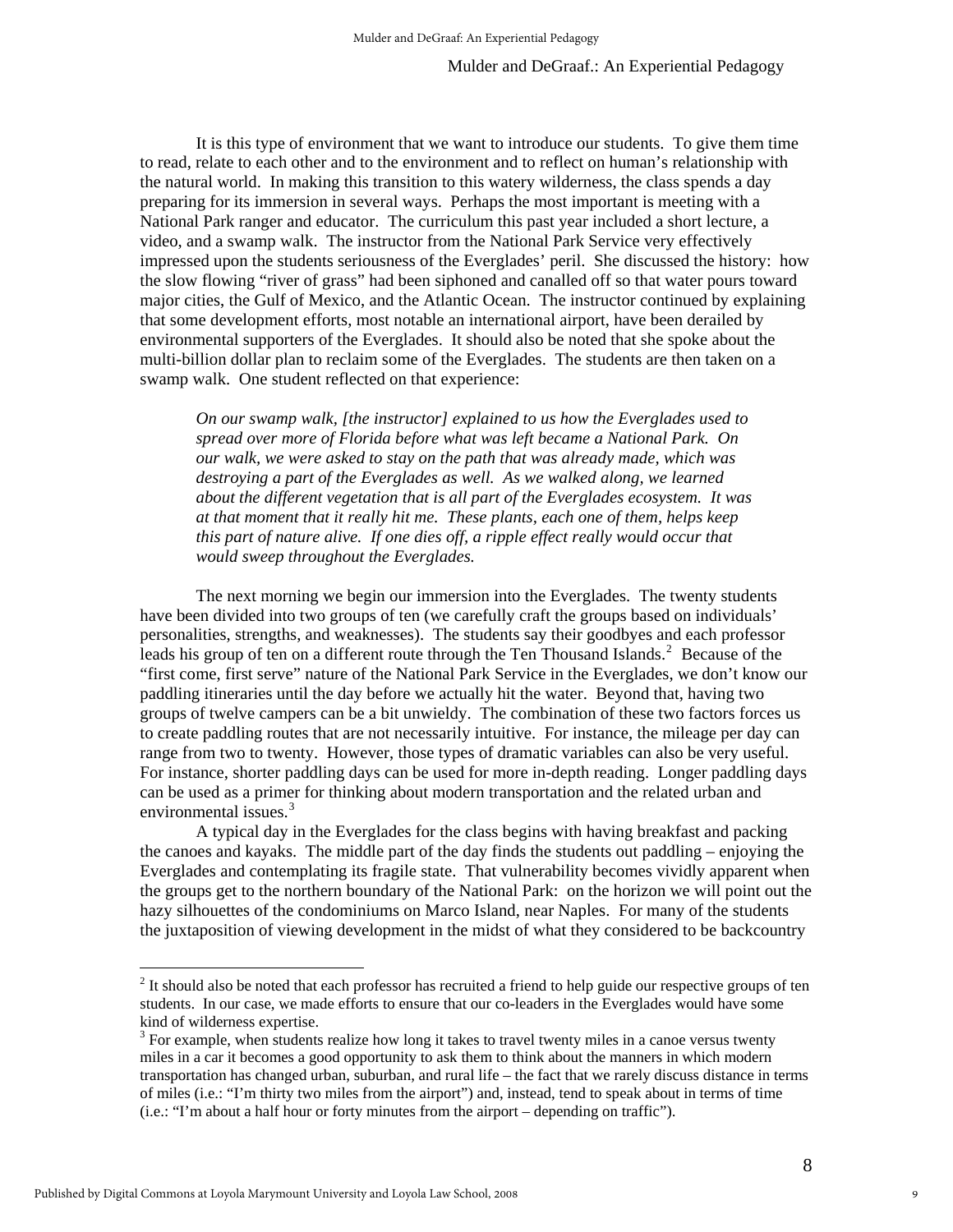wilderness comes as a shock. Beyond that, of course, it serves as a very teachable moment. One student wrote:

*The most obvious (and possibly greatest) manifestation of this impact is the irresponsible development of land in Florida given the uniqueness and importance of the Everglades. With the prospect of millions more flooding into Florida, the future looks dim despite civil action to prevent the ruin of such a unique area. This sad truth was realized on a personal level during our second day in the Everglades. On our way to our first destination, our group caught a glimpse of a high-rise condominium way off in the distance. The site of commercial development while in the backcountry is sickening, and this was no exception. On the second day, a few of us went on a mini-adventure to explore a small lake on our island, only accessible via a small stream. We got to see two*  rare roseate spoonbills on the way and another once we arrived at the lake, not *to mention a host of other birds, fish and crabs. The lake was a like sheet of glass until our kayaks and canoes entered in. The experience was phenomenal, except that it was poisoned by the image of that condominium still stuck in my head from the day before.* 

Another student also related how the same experience deeply affected him:

*I got even more of a sense of the Everglades as a frontier when I saw Naples on the horizon. On Day 2 in the Everglades in my journal I wrote, "As in love with this feeling of wilderness as I am, I felt somewhat removed from it when I could see the skyline of Naples off in the distance. It gives this place a very threatened sense of impending doom." It left me thinking about the nature of the city and the environment. A question that ran through my head the entire trip was, "are cities inherently bad?" I'd like to say 'no', but Florida's current state severely worries me. I left that key with a renewed sense of ecological responsibility.* 

The rest of a typical day in the Everglades consists of reaching the destination key and setting up camp. The evening meeting follows dinner. At the evening meeting the professors of the day will lead a discussion based on the readings and experiences of the day. During this phase of the class, the readings concentrate on the plight of the Everglades and its value as a unique ecosystem as well as on what it means to develop a personalized environmental ethic.

If the itinerary allows, students are also given time for a three to four hour solo, in which students are given a "break" from the intense group nature of the experience and given time reflect individually on the many aspects of the trip.

Typically on the last night in the Everglades, the two groups meet on a large key to come back together as a larger group. This serves as a moment of happy reunions and also becomes a time for the two separate groups to relate their experiences and what they are learning. As such, we have found the reunion evening in the Everglades to be an integral occasion for processing some of the questions and themes of the class.

## **Miami Beach: Understanding Urban Planning**

The next day features our departure from the Everglades and entry into the Miami Beach community. After five days in the backcountry, the sights and sounds of Miami Beach serve as a culture shock for the students. We find that the students begin reflecting on what it is about cities that they enjoy: the people, the restaurants, the culture, the shopping, the entertainment, etc. For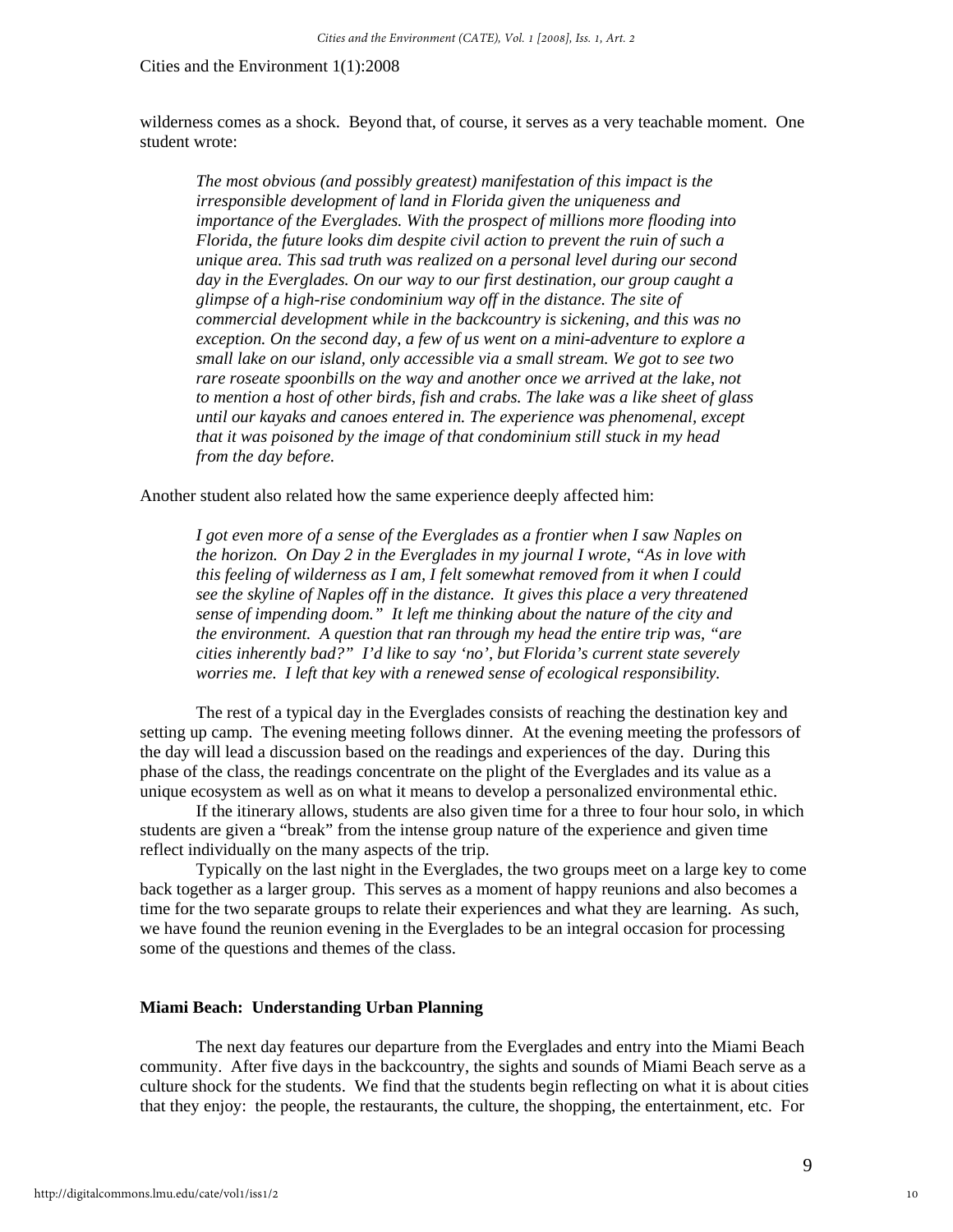many students, the experiences and readings of the class thus far will have them seeing things a bit differently. For instance one student recounted that "looking at Miami through the lens of the sociologist kept me on my toes even during my free time." This serves as a crucial point for having students consider the positive elements of cities and what has historically drawn humans to cities.

A second day in Miami Beach will be devoted to exploring the city. We will spend the morning prepping the students on the day's activities. This will include an assortment of readings. Having prepared the students, we then divide them into groups. We give each group a map, highlighting a specific part of community. The students travel to their assigned area, either by foot or bus, and spend time there observing the area and conducting interviews with individuals that they meet on the street. Upon completion of the task, the students reconvene to discuss their findings. Students tend to be surprised by how variation exists within the relatively small area of Miami Beach. They begin to realize that a rich tapestry of society exists away from the main tourist strips. They seem to relish the opportunity to speak with locals about what they do and do not enjoy about living in South Beach. The exercise opens students up to understanding the complexities of communities. One student recounted:

*South Beach, Miami is the first location in which many group members began to feel like the puzzle pieces of the community weren't fitting together properly. Being a major tourist destination, we learned that the real communities were a few blocks away from the busy location of our hostel on Washington Street and Espanola. We learned about the historic Art Deco district of South Beach, and the efforts of citizens to preserve the community and architecture. We also learned, however, that to live in the historic district is not cheap, and that most of the people in the community were upper-middle and upper class citizens. Later, we learned more about this separation as we split up into small groups and explored various sections of the city. The group I was in explored the condodominated coastline where a new condo proclaimed that it was "more than you need…all that you desire." In this section of town we saw several Ferraris, Porsches, and the sport model cars of most auto companies. Two blocks from the condos was a pocket of houses next to a community center. Across the street from the community center we met "Papa Red," a Vietnam vet whose father had built a house in the area when it "was still mangroves." Papa Red was quick to vent his anger about the separation of class in the area, noting that the condo owners cared for nothing but money. The houses on his street were small, and many looked like they had been split into duplexes. Cars parked out front were not in terrible shape but were significantly cheaper than those seen in the condo area. The section of South Beach designated as a historic district was expensive, and the non-historic neighborhoods were being drowned out by the large condo high rises, isolating many locals and separating classes.* 

After processing the exploration of Miami Beach, we take the students to the Miami Beach Community Development Corporation (MBCDC). We meet with the leaders of the MBCDC who explain to the students how Miami Beach has experienced a renaissance over the last two decades. This forum offers students an opportunity to hear about how a community capitalized on a strength (in this case, the unique features and history of Art Deco architecture) and used that as a foundation for redevelopment. One student succinctly reflected on his time in Miami Beach: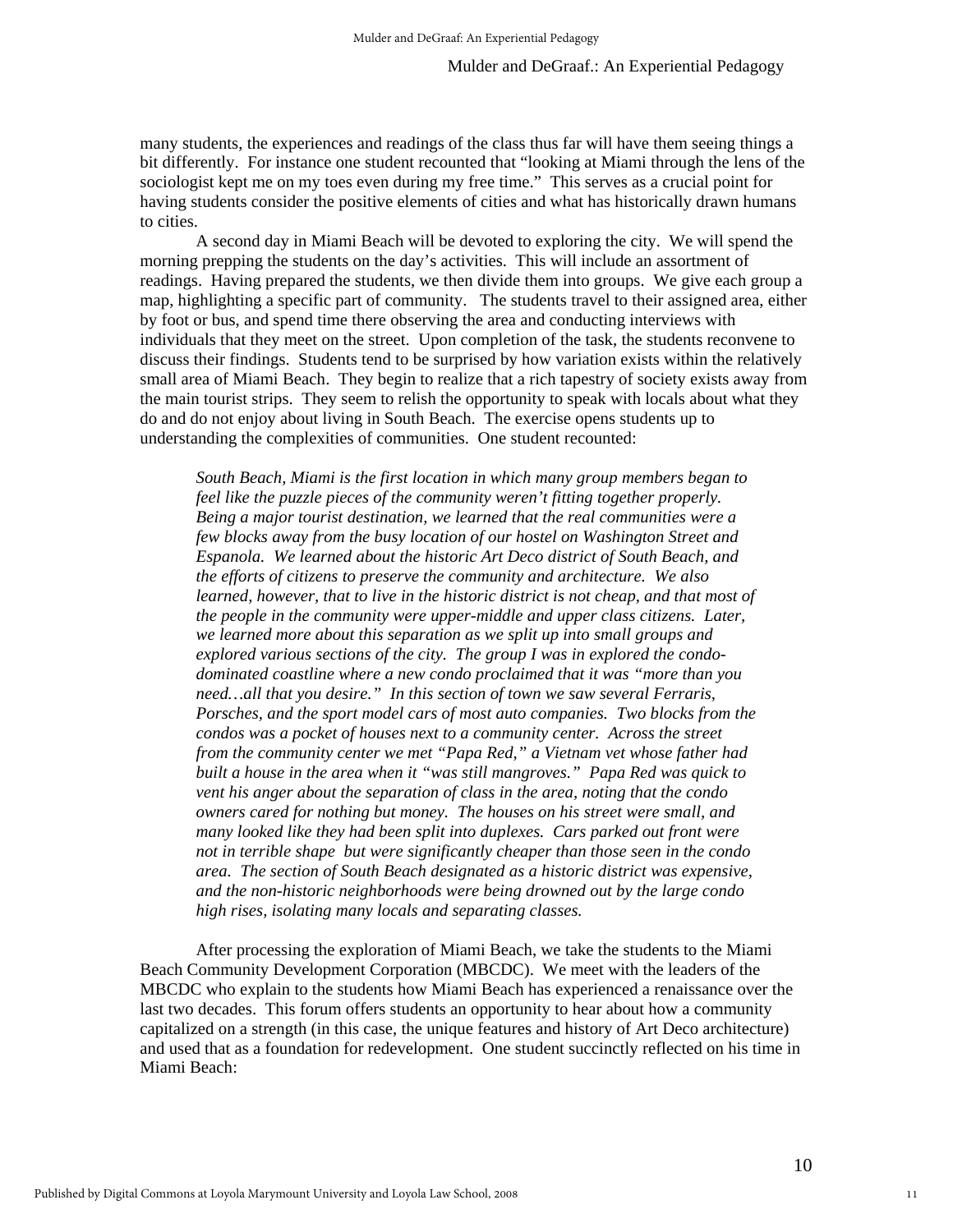*Our time in Miami Beach was probably the most academic as far as learning about the city and what the positive and negative aspects of it were. Environmental thinking, for a time, took a back seat to urban planning and social justice. The city hit me like a slap in the face. There was so much to see and experience that the visual noise was overwhelming. Everything wanted your attention and nothing seemed to hold it. Ritzy hotels and on demand society had created a hodgepodge of social and cultural experiences that mixed and intermingled to a point where I could hardly tell what was good and what was not. If it weren't for our time walking neighborhoods and learning about the Miami Design Preservation League, I probably would have thought of Miami Beach simply as an example of a cultural junkyard. Instead I now see how the promotion of a certain area based on heritage or historical importance can have a significant positive impact.* 

 From Miami, the class drives down into the Florida Keys – if conditions cooperate, there are numerous possibilities for snorkeling here. There are at least two outfits that have educational packages that will include boat trips out to a reef. It can be a unique opportunity to impress upon the students the fragility of the aquatic environment as well and begin to get them to think about the interplay between urban development and an increasingly precious resource: water.

 It should be noted though that on our last trip to Florida, high winds made it impossible for the class to snorkel on the day for which it had been arranged. In an experiential model for teaching, it remains essential to be flexible and to have auxiliary plans. In our case, we were able to move the snorkeling experience to another time and adjust our plans quite easily.

## **Key West: The Potential and Pitfalls of Tourism**

 Our drive through the Keys terminated in Key West. The main theme we explore in Key West revolves around tourism-based urban economies. As more and more US cities transition from manufacturing/industry based economies to service economies, many have sought to develop a tourism niche. We use Key West as a point for students to begin to consider the ramifications of that trend for both cities and the environment.

First, cities seeking tourism revenue will frequently promote their proximity to some kind of natural treasure: mountains, water, trails, etc. However, we then ask our students to think about what kind of environmental repercussions that might have: could we be loving nature to death? Could we be overusing natural treasures? How do you find a balance that allows access and yet preserves the beauty and integrity of the environment?

Second, the tourism industry is notorious for offering low wages – their ranks are often filled by seasonal workers or students. In that context, we ask students to consider the economic ramifications: what happens when fewer and fewer good paying jobs are offered in the city? How is the tax base sustained? How are services maintained?

In an effort to investigate these issues, we take the students on a ferry to the Dry Tortugas – a National Park that is also the site of a Civil War era military fort. The Dry Tortugas is a series of keys in the Gulf of Mexico about seventy miles west of Key West. It is a scene of startling beauty. However, the keys are fairly small and so the National Park service limits the number of people who can visit. The experience allows students to consider that balance of tourism and ecological preservation.

Moreover, we have found that the employees of the ferry service tend be quite engaging. We have twice invited them to join us for dinner.<sup>[4](#page-11-0)</sup> While enjoying a meal with the ferry employees, we encourage the students to ask them about living in Key West and how they do it.

 $\overline{a}$ 

<span id="page-11-0"></span> $4$  The first invite was a major success. The second was politely declined.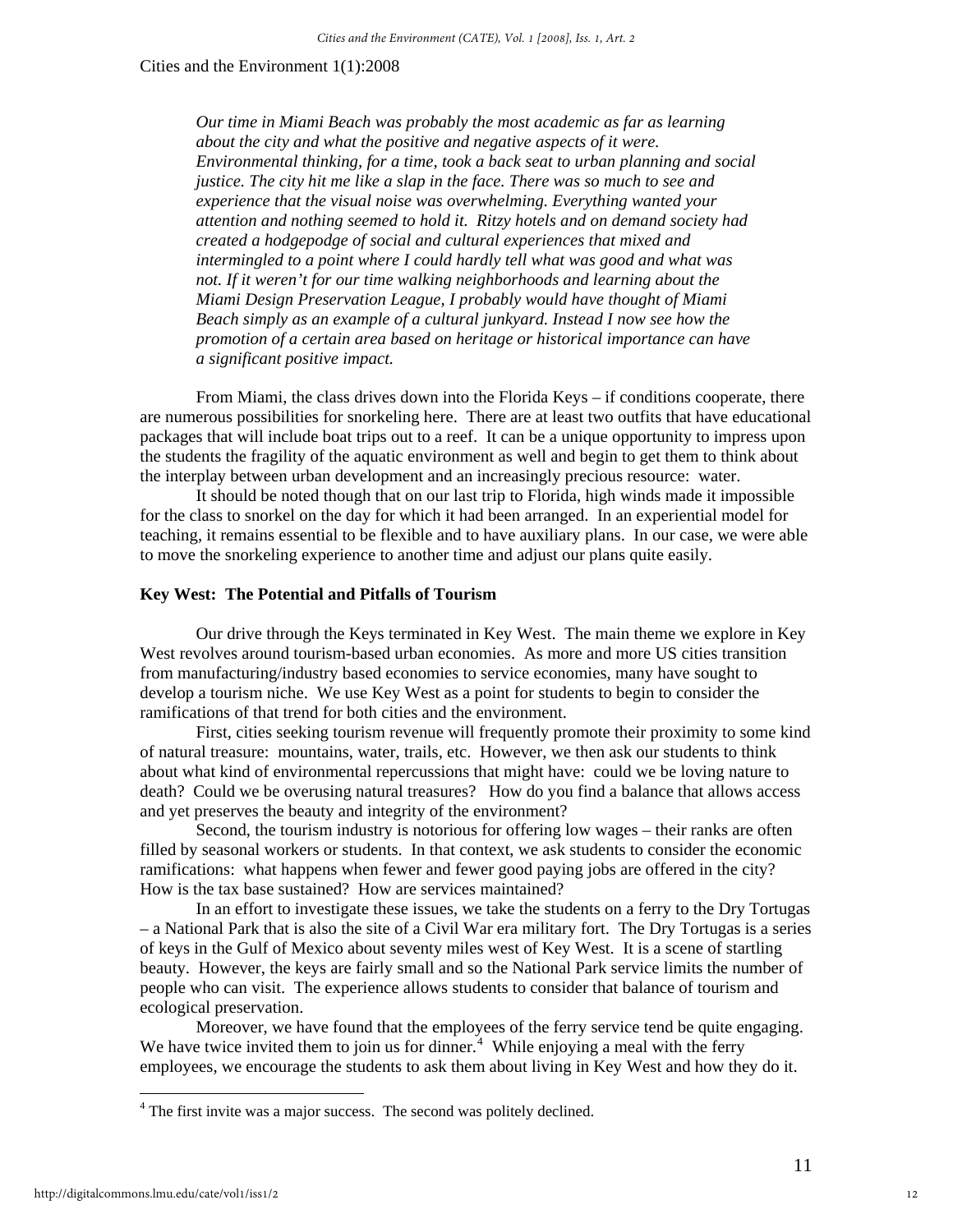In one instance, the students received very interesting information about a lack of affordable housing in a place like Key West. Because of its natural environmental beauty, people were very much drawn to the small city. However, that attraction made housing and property extremely valuable and profitable – a difficult reality for those who worked in the region's biggest business: tourism. For many of the students, it raised questions about the sustainability of tourism-based economies. Beyond the trip to the Dry Tortugas, we also allow students some free time to enjoy Key West. The experience catalyzes some interesting thoughts:

*Key West was definitely very fun. Despite the onslaught of the generic tourism industry, it still had a feel about it that was fun and unique. It is a character that not only stems from the people who have made it home but also from the beautiful natural environment that it is a part of. There is an interesting parallel to draw here. Just like animals become endangered after years of suppression, so too has the character of Key West. One evidence of this is how many [locals] decided to move up north because the life they had known was slowly dying away and property values were too expensive for them to handle. Preservation should not be just for animals and old buildings but for ways of life as well. I don't have any easy answers as to how one would go about preserving a lifestyle but without some form of identity, Key West will soon become the generic tourist trap that it is so desperately trying to imitate.* 

## **Celebration: New Urbanism**

From Key West, we begin the long journey back toward the cold of the Upper Midwest. On the way, though, we stop at Celebration, Florida. Celebration is a newer development in which designers have attempted to incorporate some of the major principles of New Urbanism. In short, a New Urbanist design celebrates walkable and mixed-use neighborhoods – places where people do not have to be dependent on automobiles to function. Before we leave campus, one of the videos we have the students watch trumpets Celebration as a successful New Urbanist development. For many, New Urbanism represents an antidote to the seemingly default pattern of suburban development which includes highly regimented, non-integrated zoning and assumes the dominance of the automobile. We encourage the students to explore the development on foot for a couple of hours before we reconvene for a meal together to process. We primarily have students ponder whether New Urbanism offers a viable alternative to current dominant patters of urban and suburban development. Interestingly, in theory, our students really found New Urbanism to be an exciting possibility. However, the practice that they found of it in Celebration left many of them somewhat cold. The following paper excerpt typified the students' reactions:

*Superficially, Celebration does indeed seem like the perfect place to live. Abiding by some of the rules of New Urbanism, the neighborhoods, downtown area, some schools, and the baseball diamonds are all within a walkable distance from each other. The cars are parked in alleys behind the houses. The houses are smaller than most in the suburbs and have smaller spaces between them with smaller front yards. There is a centralized downtown area. There are inviting front porches on each house. However, Celebration lacks in a few key areas. First, the majority of residents do not work within the town. They are still driving their cars to work. Additionally, there is no grocery store within the town. Most of the downtown is restaurants and shops. There is also little diversity. Most residents are wealthy and white. There is little opportunity for renters in Celebration as the once rentable apartments have now become condos.*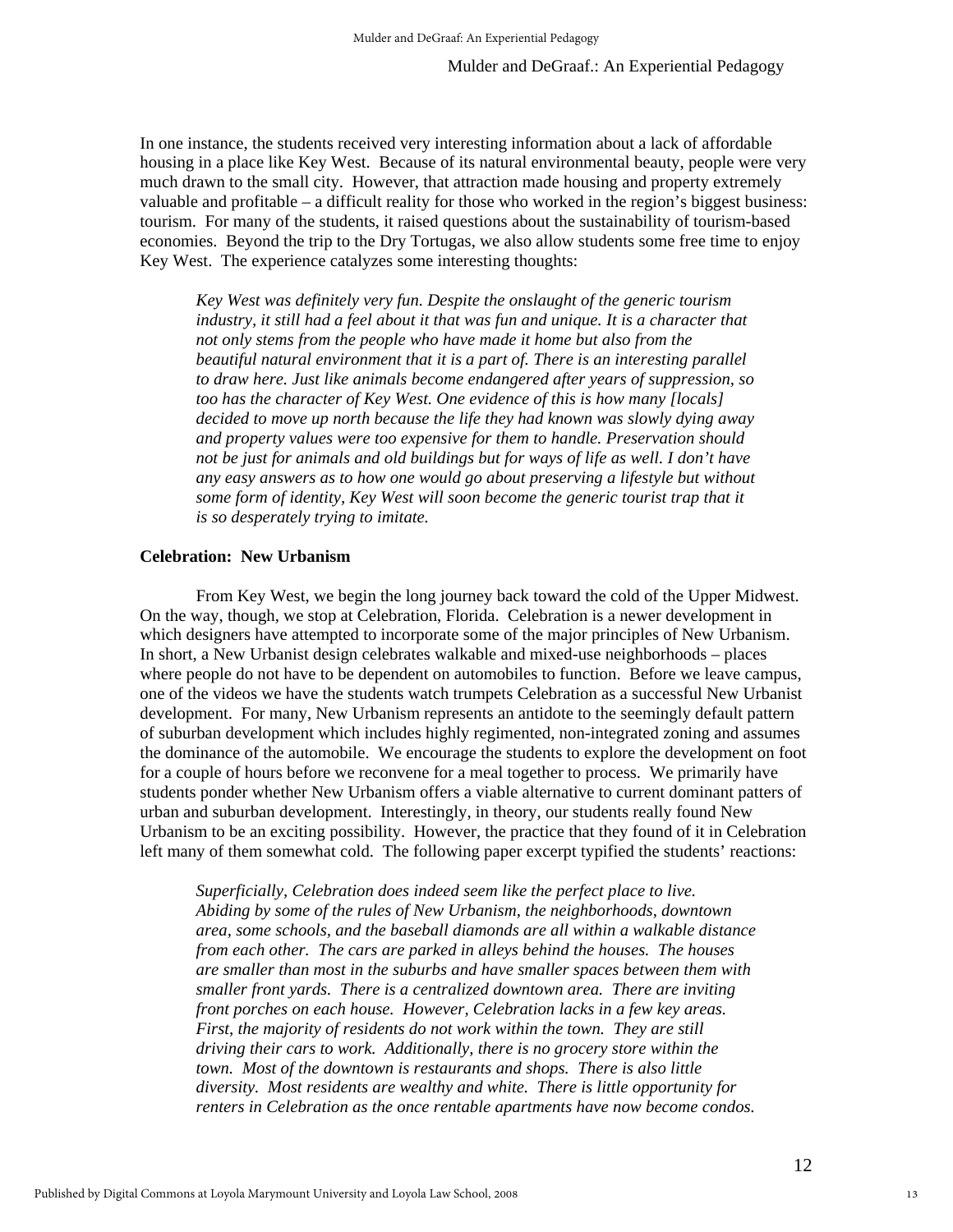Similarly, another student noted "while people may have moved to Celebration out of a desire for community, it is an exclusive community that they desire, as we realized in talking to a woman in Celebration as she complained about people from 'bad areas' being bussed into the high school." In essence, the time in Celebration brings many of our students to the conclusion that there are no easy answers to urban development. They discover for themselves that some times a serious disconnect exists between theory and practice when it comes to urban development. That realization functions as a key component of the course – that there are no easy answers as we try to balance good urban development and environmental sustainability.

#### **St Augustine: The Importance of Community**

From Celebration, the class travels to St. Augustine, Florida for the last night of the trip. The historical nature of St. Augustine serves as a wonderful backdrop for the conclusion of the trip and the sense of how things used to be. The city serves as a reminder of many of the best principles for "new urbanism" and the need for us to think creatively in creating communities of the future. Our last night in St. Augustine also gives us a chance to reaffirm a key theme that has been building throughout the trip – the importance of community. During our last class meeting students are given a pin from the Everglades and asked to "pin" another member of the group and tell that person why they appreciated them on the trip, other members of the group are also encouraged to share stories and appreciation about each other. This exercise has become a real highlight for each of the groups we have taken to Florida. More importantly, the sense of community that has developed on these trips is remarkable, highlighting a key element of urban planning, the need to foster community in all that we do. As one student noted:

*In all of our discussion of environmental and sprawl issues, the idea of community came up over and over. I can't think of any topic more relevant in my life right now. Nothing breaks my heart more than seeing people who are alone – any way we can build community, we should. While my views on many social and environmental issues have shifted because of this trip, the thing I will carry with me the most is the relationships I have built…Together, with a newfound (or reignited, for some) passion to change the world, I think this group has amazing potential. To be vulnerable with each other and to then empower each other is huge…We must make conscious efforts to preserve the amazing fit that this earth is, but we must also remember to encourage community and relationships in all we do. I heard it said once that it's not where, but who you're with, that really matters. And I think that is true – while the places we traveled through together were beautiful, as Ralph Waldo Emerson said, "A friend might well be reckoned the masterpiece of nature."* 

Another student echoed this theme when she noted:

*When I thought of Florida prior to January, like many people, thoughts of sunny beaches, palm trees, and warm weather came to mind. Although to some degree those images still exist in my mind's eye, I cannot help but remember Florida in a whole new way; a way that is both educational and deeply personal. If I had to summarize this interim in a single word, it would be "community". In an academic sense, we examined community in the context of cities like Miami Beach, Key West, and Celebration. In a spiritual and personal sense, the theme of community became evident in how we interacted with each other, how our*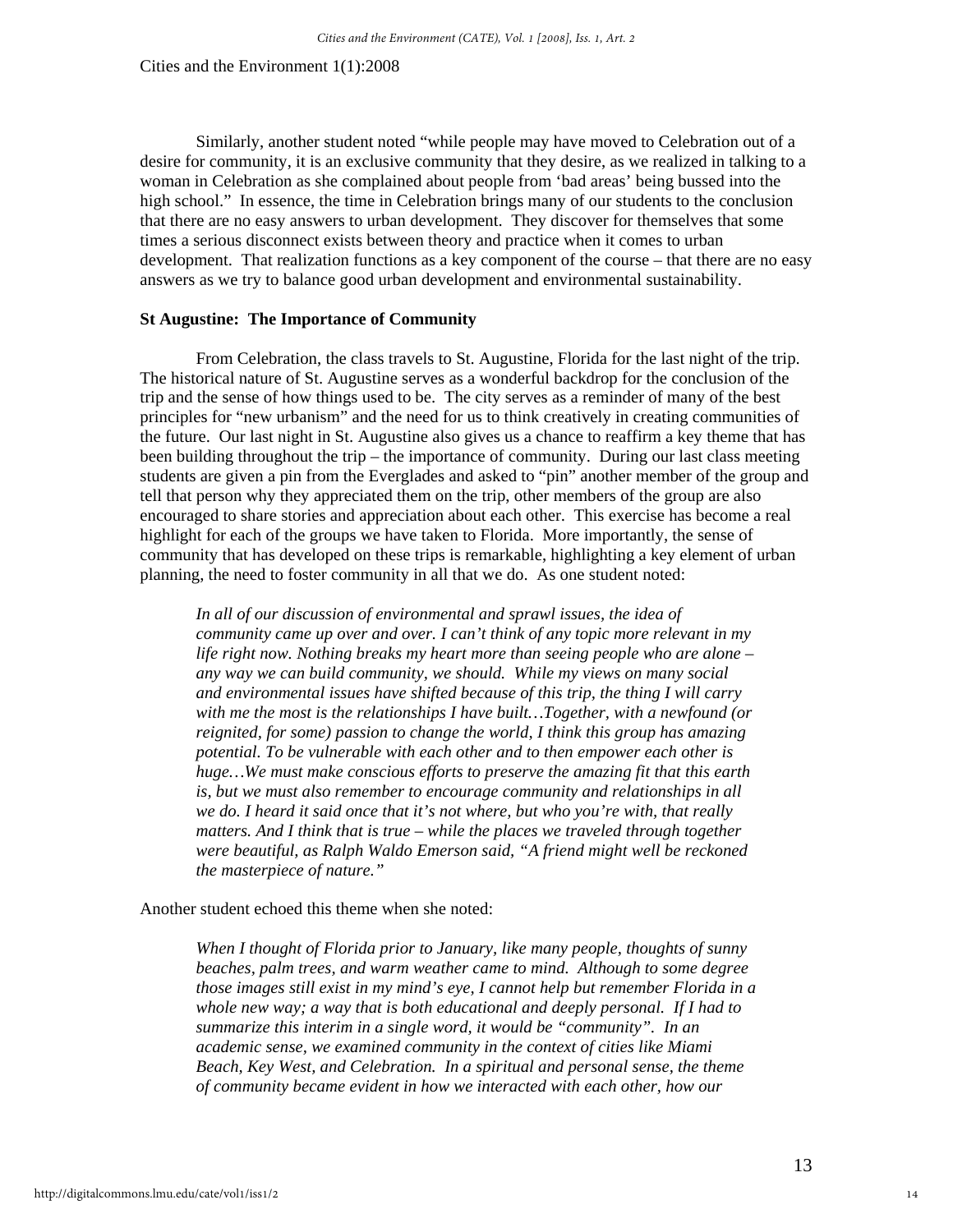*group came together…I could not have thought of a better way to conclude the trip than the pin exchange* 

#### **Returning Home: Student Reflections**

Coming to the end of three weeks, we begin the long drive home. Ideally students will use some of that time for processing the class and thinking about the specifics of the reflection paper that they will write and hand in before the end of the week. We do not design the parameters of the paper assignment with research in mind. Rather, the conception of the final paper centers on synthesizing the readings, discussions, and experiences into some coherent themes. From our last trip, one student creatively implemented a metaphor in his discussion of the class:

*Perhaps the best way to describe what I gained from this trip is to tell a short story. Last semester I took a speech class at the beginning of which the professor explained to us the different types of speeches one can give. He began with the "informational" speech and then moved on to the "persuasive" speech, explaining both with ease. He then began to give us a definition for a less obvious kind of speech: the "invitational" speech. The professor immediately slowed down, taking great care for the words that were about to be spoken. Even so he fumbled over them here and there, trying his best to describe this unclear concept. He did his best to describe a speech in which the speaker takes the audience by the hand and leads them into a new world, into a new frame of mind. It is not an informative speech, because the audience does not leave with an impractical lump of head-knowledge. And it is not a persuasive speech, because no simple solution (which most often involves three easy steps…) exists. Rather, it is a speech that gives the audience a new frame of mind. They should walk away with a completely new perspective on the issue at hand. Since taking this interim course in Florida, I have gained a new perspective on cities and community, one that involves deep convictions that will affect how I live, yet one that offers no sure or simple solutions.* 

#### **Conclusion**

 $\overline{a}$ 

Based on the reflection papers and institutional evaluations, this class seems, to us at least, to be a success.<sup>[5](#page-14-0)</sup> The truncated, intense nature of the class precludes the months-long processing and reflection more typical of semester-long classes. However, the unique opportunity to see and experience the issues in question engenders a highly profound type of learning. However, it should also be noted that the class design is not without flaws or possible holes. For instance, in our last session, some of the students complained that three of the communities we visited – Miami Beach, Key West, and Celebration – all seemed to have an artificiality about them. We continue to consider adding other venues to the itinerary that may offer more genuine community.

In addition, this type of class offers instructors a rich experience from which to do research. For example, in the future it would be advantageous for the instructors to measure outcomes (e.g. before and after student environmental ideals or capacity). As this course is repeated, a unique longitudinal perspective might emerge. Other possibilities include involving

<span id="page-14-0"></span> $<sup>5</sup>$  For those interested in specific logistics of planning such a course please contact the authors</sup>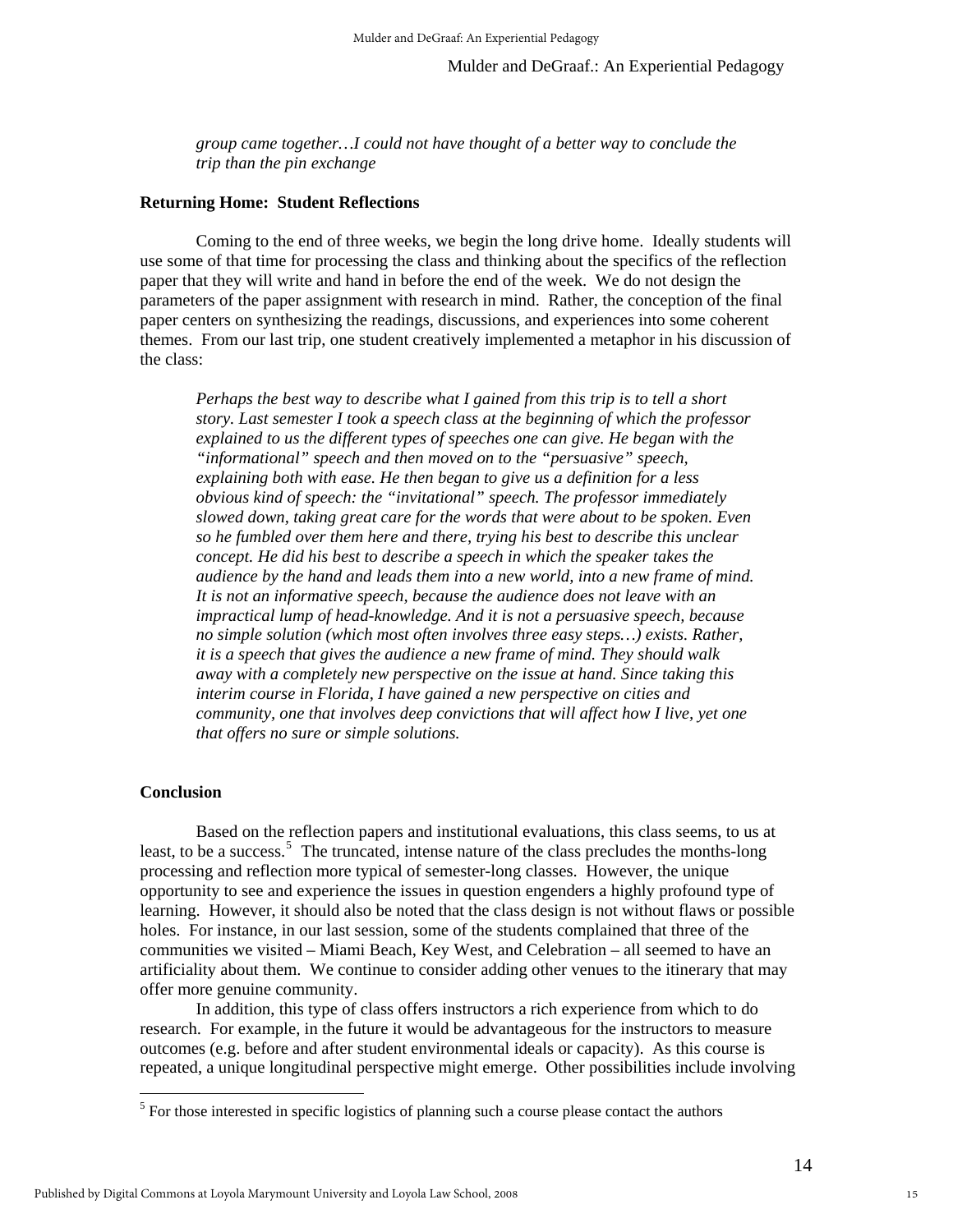students more actively in the planning of the course as well as in possible research project during the trip (e.g. interviews, surveys, etc). As always, teaching continues to be a practice of evolution, a practice of both successes and failures. This is no less true when attempting to develop pedagogy focused around cities and the environment.

## **Literature Citied**

- Heacox, K. 1996. *Vision of a Wild America: Pioneers of Preservation*. National Geographic Society: Washington, DC.
- Kolb, D. 1984. *Experiential Learning: Experience as the Source of Learning and Development*. NJ: Prentice Hall.
- Kottman, T., Ashby, J. and DeGraaf, D. 2001. Activities in guidance: How to integrate fun into your guidance program. American Counseling Association.
- Luckner, J.L. and Nadler, R.S. 1997. Processing the Experience: Strategies to Enhance and Generalize Learning. Second Edition. Kendall/Hunt, Dubuque, IA. 457 p.
- Schneider, K. 1996. Suburban Sprawl: America's most important environmental issue. *Nieman Reports*.
- Schumaker, E.F. 1973. *Small is beautiful: Economics as if people mattered*. Harper and Rowe, New York.

Sierra Club Staff. 1992. Sierra Club Centennial. Sierra, 77(3):52-73

*Mark Mulder, Professor, Calvin College, 3201 Burton SE ,Grand Rapids, MI, 49546, mmulder@calvin.edu* 

*Don DeGraaf, Professor, Calvin College, 3201 Burton SE ,Grand Rapids, MI, 49546, ddegraaf@calvin.edu*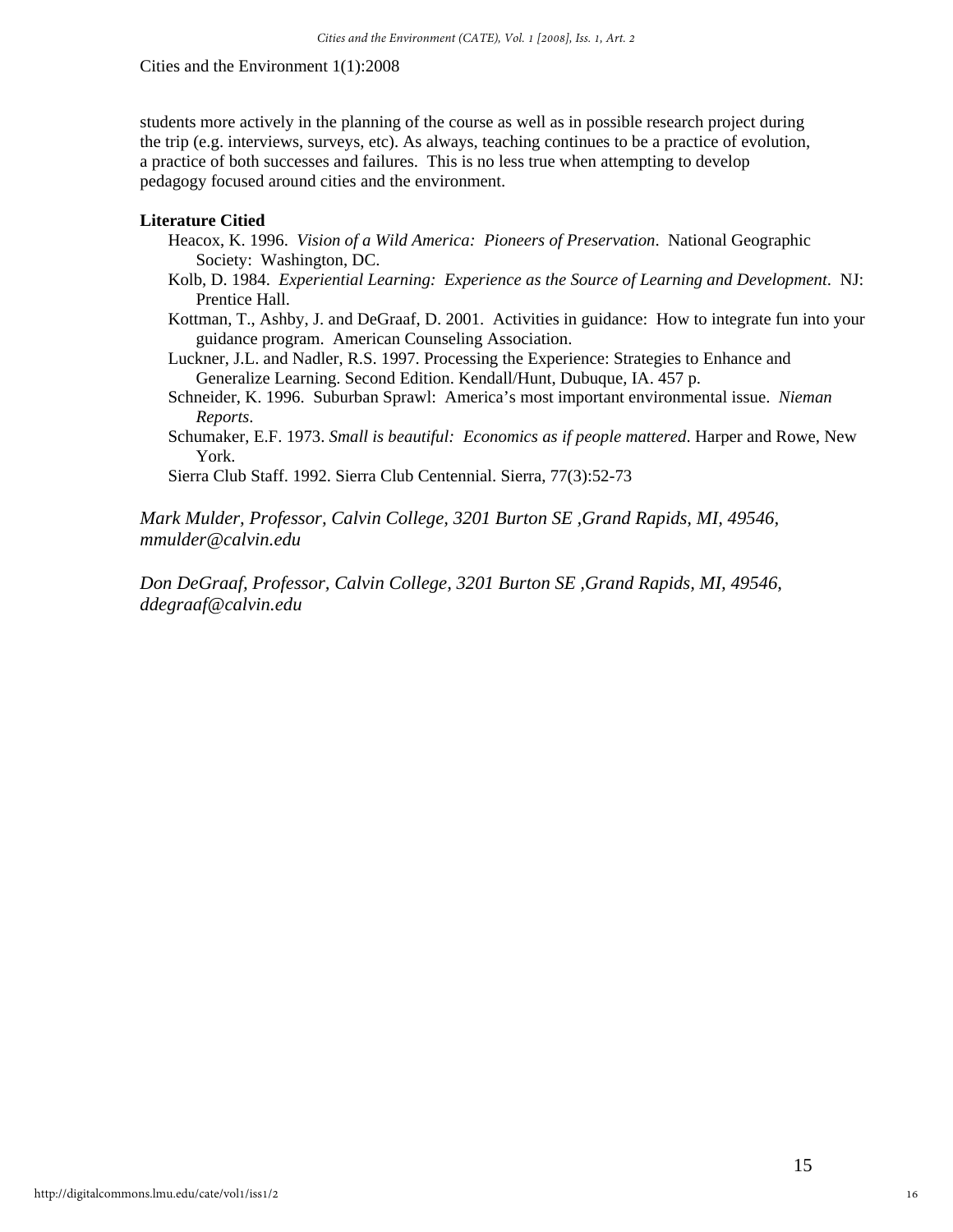**\_\_\_\_\_\_\_\_\_\_\_\_\_\_\_\_\_\_\_\_\_\_\_\_\_\_\_\_\_\_\_\_\_\_\_\_\_\_\_\_\_\_\_\_\_\_\_\_\_\_\_\_\_\_\_\_\_\_\_\_\_\_\_\_\_\_\_\_\_\_\_\_** 

## **Appendix 1: Treading Lightly in our Travel**

(Adapted from: *In Balance* – September Newsletter for *The New American Dream* Foundation)

Tourism is the world's largest industry, with a combined environmental impact of 4 million travelers each day from the United States alone. Some suggest that we should just stop traveling to avoid harming the earth. This view assumes that travel is inherently more wasteful than staying at home, which, judging by many people's lifestyles of conspicuous consumption is more than debatable.

Staying home also negates the many positive benefits of travel related to education as well as building insights, understanding, and tolerance between people. With this in mind this worksheet is designed to help us think about the impact of our trip and to minimize our impact wherever possible. In addition this sheet will encourage you to think about issues related to New Urbanism and Urban Sprawl.

- Whenever possible buy gas from more environmentally responsible oil companies. Although it's impossible to say any gas company is good for the environment, BP, Amoco, Sunoco, and Shell have consistently been leaders in their industry on environmental issues, including investing billions of dollars in renewable energy.
- Use canvas bags to carry purchases throughout the trip (bags are located in the class's resource box).
- Buying cheap versus buying local Cooks remember to buy local and organic whenever possible. Do you agree with this guideline – why or why not. Develop a rationale for busying supplies throughout the trip.
- Eating out: chains versus local restaurants Develop some guidelines to help making this decision throughout the trip. How might we encourage each other to seek out local and organic food?
- Eat less meat  $-100$  vegetarians can be fed on the grain that it takes to produce enough meat for one person. That's food for thought! Order sustainably harvested fish when possible.
- Complete the CO2 audit on the back of this sheet. Try to identify enough pledges so we can balance the CO2 emissions we are creating by taking this trip.
- Use public transit and bicycles whenever possible on the trip (e.g. Key West, Miami Beach). Use kayaks, canoes, and sailboats to explore.
- Use a digital camera if possible, they require fewer chemicals to print and you can eliminate unwanted shots before printing.

 The goal of this worksheet is to identify ways to our ecological footprints while still enjoying our time together. For more information see the attached article entitled: *On Time, Happiness, and Ecological Footprints*.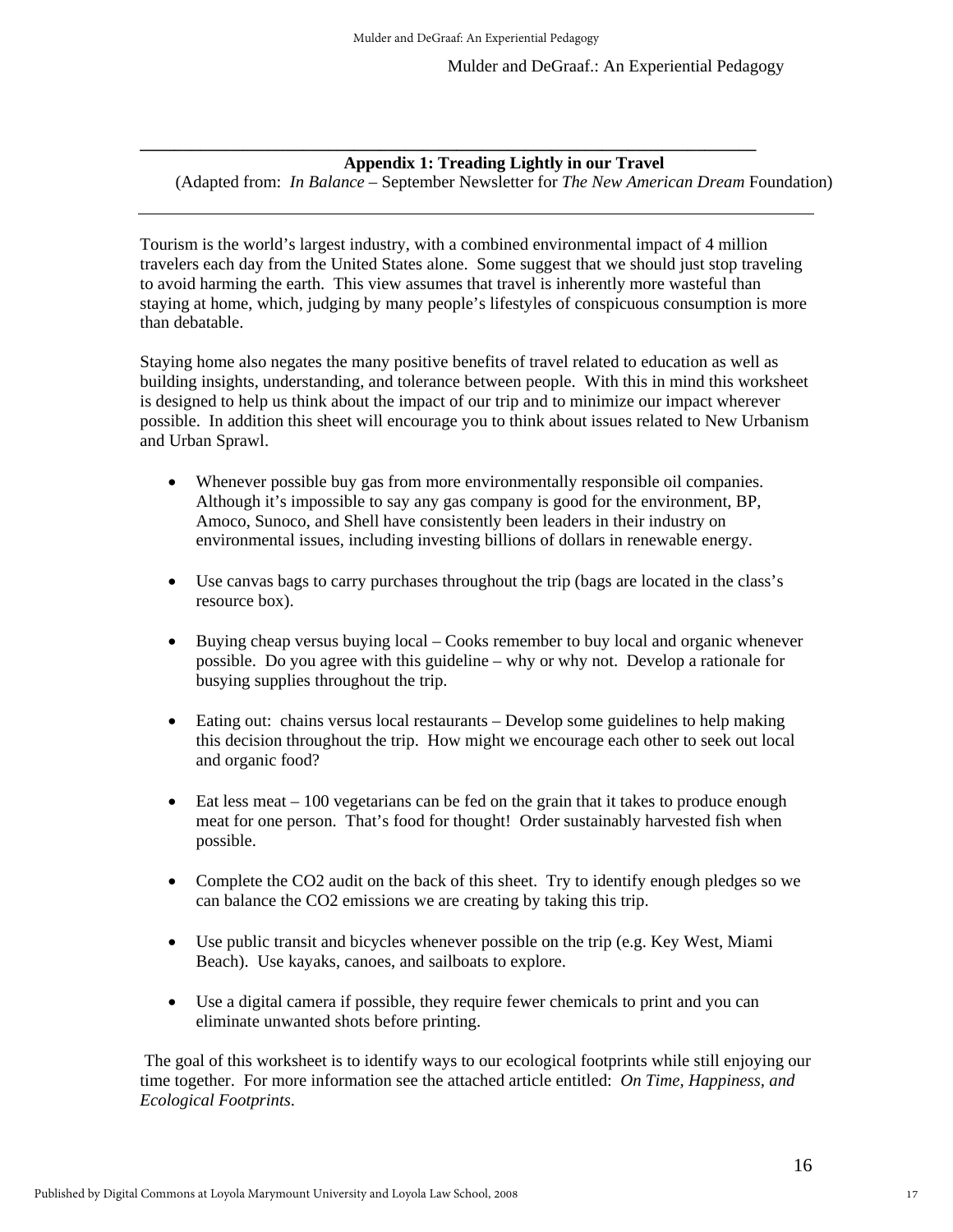## **CO2 Audit**  (Adapted from: Florida International University)

## Calculate the amount of CO2 emission that will be produced by our trip

- Vehicles (Use the following assumptions  $-2$  vans, 15 MPG, 2500 miles, each gallon of gas generates 24 lbs of CO2)
- Airplane travel (Use the following assumptions  $-2$  passengers, 2500 miles each, each mile flown generates .9 lbs of CO2)
- Garbage (Use the following assumptions average per capita garbage is 5 lbs/day each pound of trash generates 3 lbs of CO2, 22 participants, 21 days).
- Cooking fuel (Use the following assumption  $-$  Total number of gallons of propane  $-$  20, each gallon of propane generates 14 lbs of CO2)

## **TOTAL AMOUNT OF CO2 USED**

## Commitment for reducing annual CO2 emissions -- possibilities include:

- Vehicle
	- o Maintain tire pressure at maximum pressure shown on tire (usually about 35 psi) saves 500 lbs a CO2/year.
	- o Tune up once a year can save up to 900 lbs of CO2/year
- Light bulbs
	- o Replace incandescent lights with compact fluorescents (typical CO2 reduction 180 lbs of CO2 per light per yr).
	- o Replace high watt incandescent lights with lower watt incandescent (each 10 watt reduction typically eliminates 22 lbs of CO2 per year)
- **Recycle** 
	- o Recycle aluminum cans (typical CO2 reduction = 34 lbs of CO2 per 100 cans).
	- o Recycle glass bottles (typical CO2 reduction  $=$  30 lbs of CO2 per 100 bottles).
	- o Recycle paper (typical CO2 reduction = 20lbs of CO2 per 100 lbs of paper)
	- o Buy recycle goods Pre-cycle in your buying habits.
- Reduce garbage
	- o For every pound of reduced garbage save 3lbs of CO2 .
- Reduce hot water use
	- o Wash clothes in cold water (typical CO2 reduction = 250 lbs/person/year).
	- o Install a low flow showerhead (typical CO2 reduction  $= 225$  lbs/person/year)
	- $\circ$  Turn hot water heater down 10 degrees (typical CO2 reduction = 240 lbs/person/year)
	- $\circ$  Take shorter showers Go without showers (typical CO2 reduction = 1 lb/person/shower)